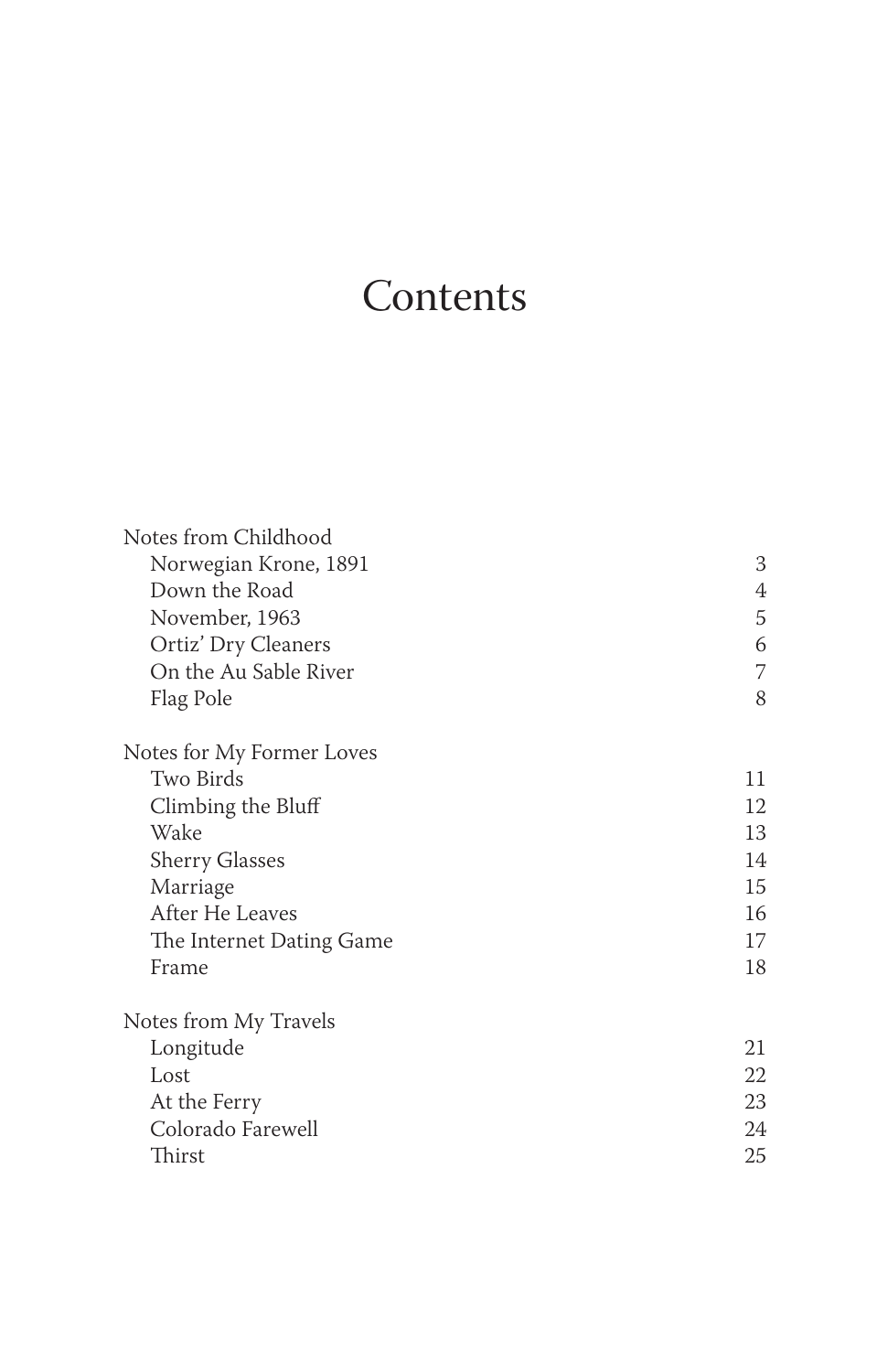| Massage Therapy                    | 26 |
|------------------------------------|----|
| Piazza                             | 27 |
| Mangalore                          | 28 |
| I See Horses                       | 29 |
| Underground                        | 30 |
| Notes from Motherhood              |    |
| A Mother's Lament                  | 33 |
| Root                               | 34 |
| Soldier Son                        | 35 |
| Hovering                           | 36 |
| Fare Well to Six Children          | 37 |
| Notes to David                     |    |
| Thunder Bay                        | 41 |
| Chance                             | 42 |
| Wisp                               | 43 |
| Shopping                           | 44 |
| Proposal                           | 45 |
| Roofline                           | 46 |
| Psalm                              | 47 |
| Desire                             | 48 |
| Marriage to a Widower              | 49 |
| Wednesday Mornings                 | 50 |
| For David                          | 51 |
| Delayed Gratification              | 52 |
| Solstice: Still Life with Husband  | 53 |
| Notes Toward Aging                 |    |
| While Weeding                      | 57 |
| From Car to Schwinn and Back Again | 58 |
| Main Street                        | 59 |
| Diskobolos                         | 60 |
| <b>First Drafts</b>                | 61 |
| For Aging Couples                  | 62 |
| March Morning                      | 63 |
| Presque Isle Landscape             | 64 |